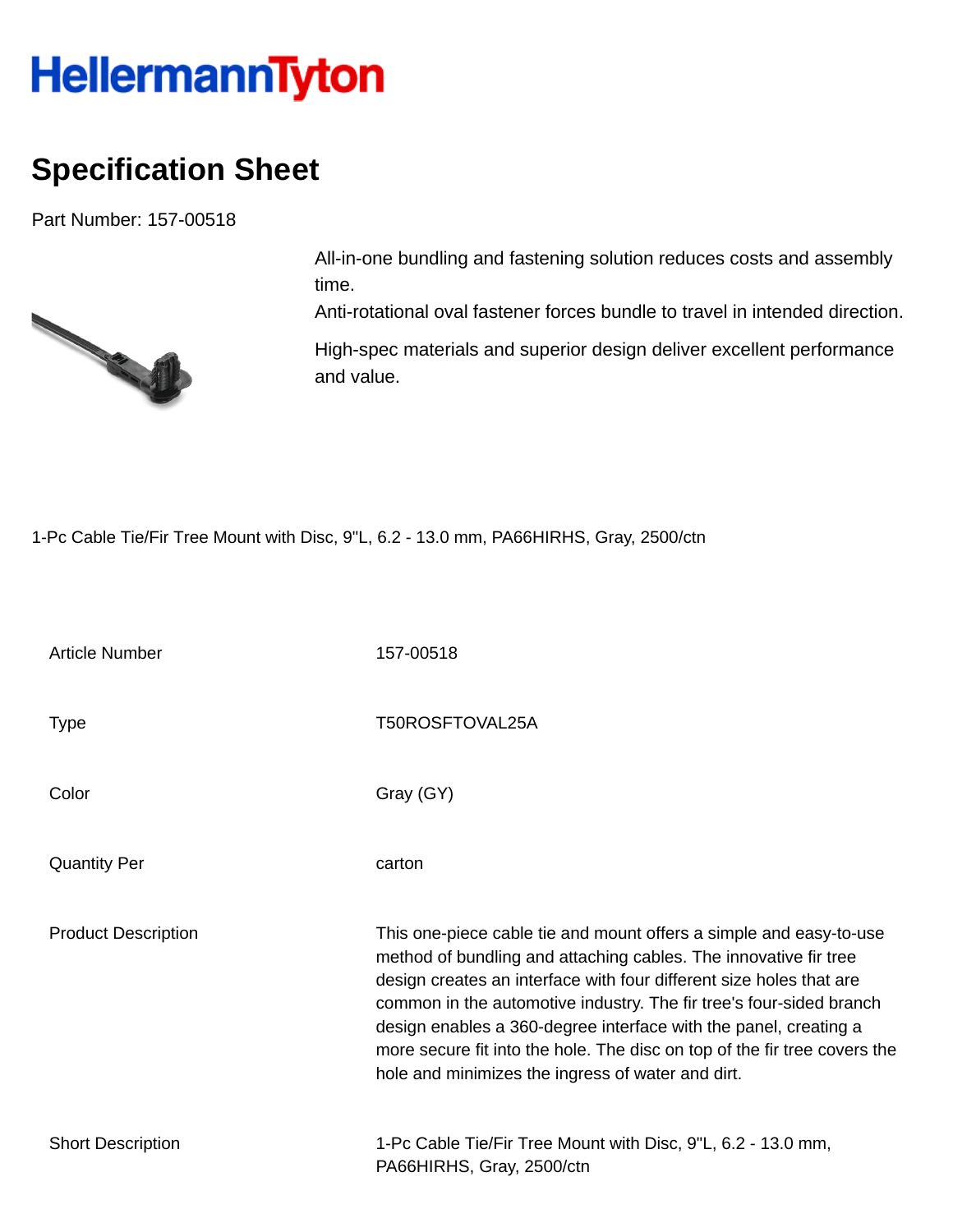| Minimum Tensile Strength (Imperial)   | 50.0                    |  |  |
|---------------------------------------|-------------------------|--|--|
| Minimum Tensile Strength (Metric)     | 222.4                   |  |  |
| Length L (Imperial)                   | 9.03                    |  |  |
| Length L (Metric)                     | 229.3                   |  |  |
| Offset Length (Imperial)              | 0.98                    |  |  |
| <b>Offset Length (Metric)</b>         | 25.0                    |  |  |
| <b>Fixation Method</b>                | Fir Tree for oval holes |  |  |
| <b>Identification Plate Position</b>  | none                    |  |  |
| <b>Releasable Closure</b>             | <b>No</b>               |  |  |
| Variant                               | <b>Outside Serrated</b> |  |  |
| Width W (Imperial)                    | 0.19                    |  |  |
| Width W (Metric)                      | 4.7                     |  |  |
| <b>Bundle Diameter Min (Imperial)</b> | 0.08                    |  |  |
| <b>Bundle Diameter Min (Metric)</b>   | 2.0                     |  |  |
| <b>Bundle Diameter Max (Imperial)</b> | 1.97                    |  |  |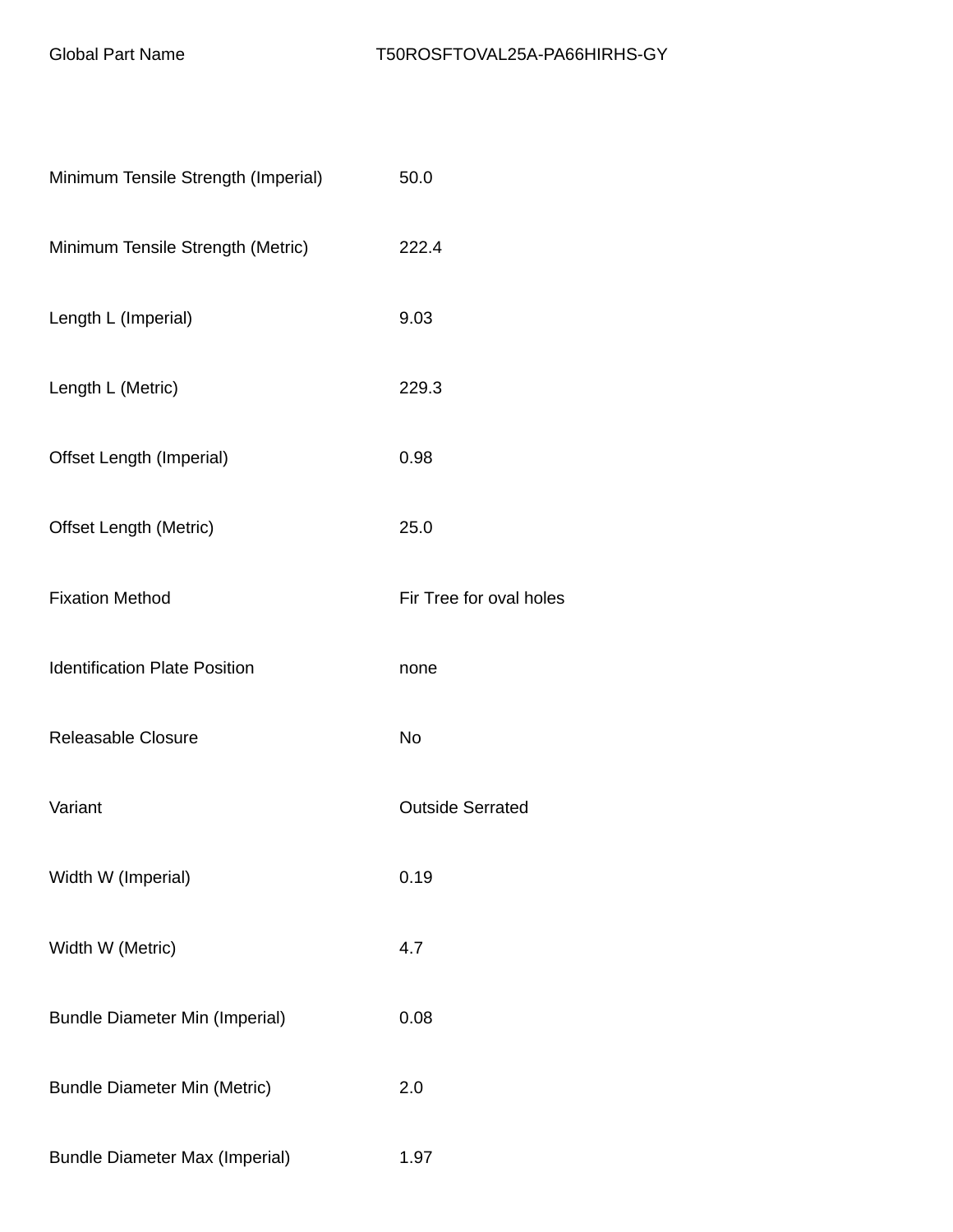| <b>Bundle Diameter Max (Metric)</b>     | 50.0                                                    |
|-----------------------------------------|---------------------------------------------------------|
| Thickness T (Imperial)                  | 0.05                                                    |
| Thickness T (Metric)                    | 1.35                                                    |
| Height H (Imperial)                     | 0.52                                                    |
| Height H (Metric)                       | 13.15                                                   |
| Panel Thickness Min (Imperial)          | 0.023                                                   |
| Panel Thickness Max (Imperial)          | 0.27                                                    |
| Panel Thickness Min (Metric)            | 0.6                                                     |
| Panel Thickness Max (Metric)            | 6.75                                                    |
| Mounting Hole Diameter D (Imperial)     | 0.24 x 0.48 " 0.25 x 0.50 " 0.25 x 0.51 " 0.27 x 0.47   |
| Mounting Hole Diameter D (Metric)       | 6.5 x 13.0 mm 7.0 x 12.0 mm 6.2 x 12.2 mm 6.5 x 12.5 mm |
| Mounting Hole Diameter D Min (Imperial) | 0.24                                                    |
| Mounting Hole Diameter D Max (Imperial) | 0.51                                                    |
| Mounting Hole Diameter D Max (Metric)   | 13.0                                                    |
| Disc Diameter (Metric)                  | 17.63 x 23.63                                           |
| Disc Diameter (Imperial)                | $0.69 \times 0.93$                                      |